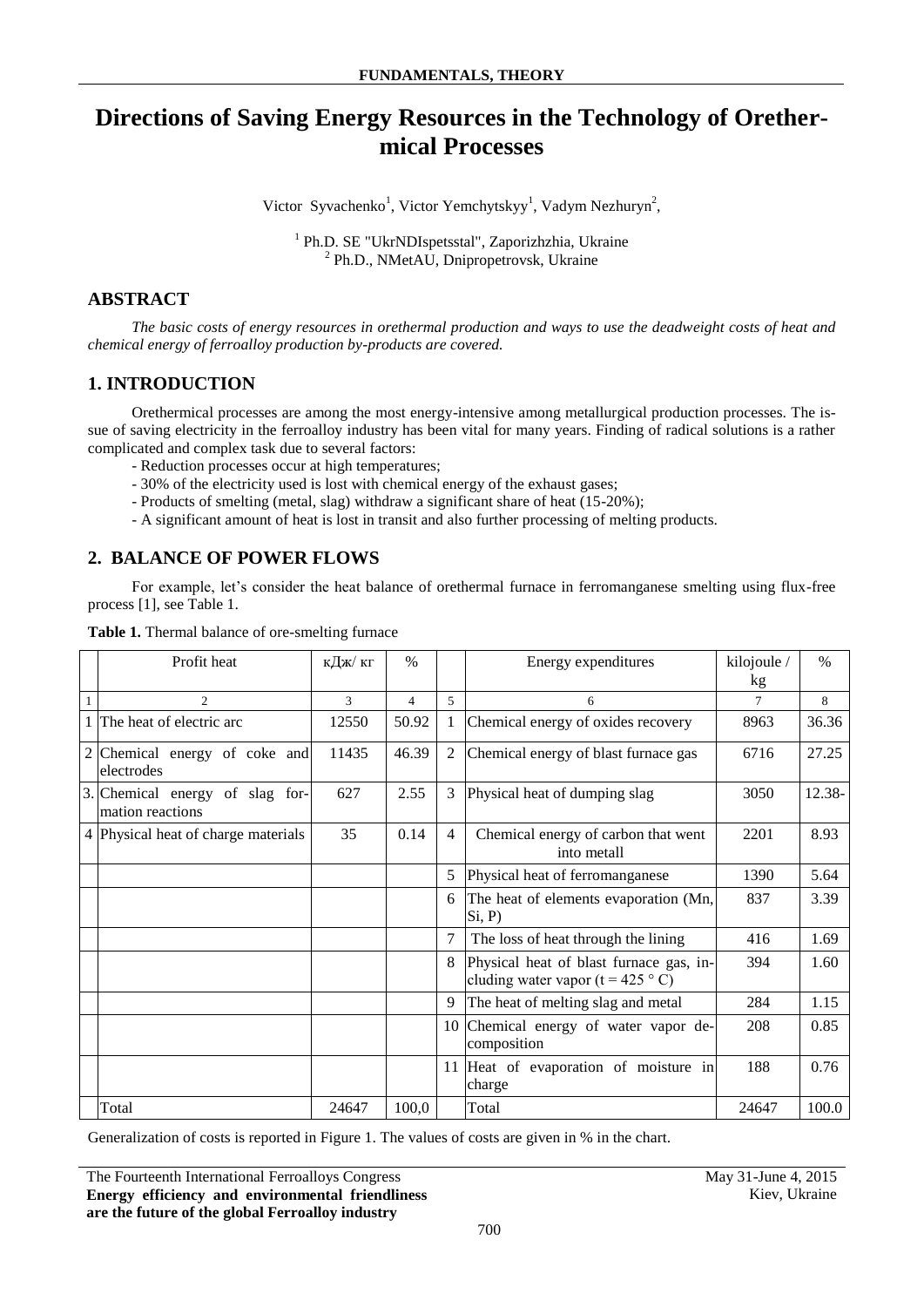

**Fig.1.** Diagram summarizing energy expenditures of furnace technology, %

#### **3. ANALYSIS OF ENERGY LOSSES AND SAVING METHODS**

As the table and the chart summarizing costs state, more than 27% is lost with furnace gas only.

Physical heat of melting products, metal and slag are almost 18% (5.64% and 12.38%, respectively) of the total losses. Due to lack of design solutions in construction of enterprises that are mostly focused on getting the basic product, or lack of technical solutions by-product heat utilization significant energy resource is lost.

Heat of melting products is almost not used thus heating the atmosphere. For example, the heat being radiated by slag carriage, filling machines, heat from cooling electric furnaces is still of little use. Heat of slag buckets may be used to reduce the moisture in the raw materials defrosting them in winter, or for domestic purposes. Off-gases is an important secondary source of energy (chemical energy of blast furnace gas is more than 27% in the thermal balance of the furnace) and are used only partially. This is prevented by outdated standard designs which almost did not provide technical solutions to reuse heat and energy of melting products.

Calculations show that the chemical energy of blast furnace gas accounts for almost 60% of chemical energy of coke and electrodes. Partly off-gases are directed to domestic needs to heat the factory facilities, but in the warmer months such a resource is just lost. Effective use of off- gases is prevented by high sulfur content which in a moist environment creates damaging acids. A solution of such problems may be the use of modern methods of treating gas and its use in steam turbine power generators. The electricity produced by using the utilized gas may be transported over long distances (unlike the awkward heating mains) or used in factories thus saving up to 10% of electricity consumed.

At the same time, operation experience of large capacity ore-smelting furnaces which structural elements are made of ferromagnetic materials (structural steel) necessitates taking into account losses due to magnetic fields and finding ways to reduce them. The authors performed calculations of electromagnetic losses in the construction of the arches of RPZ-63I1 and RKG-75 furnaces based on measurements of magnetic field intensity on the surface of arches and heat losses from the surface of the furnace mantle*.*

The results obtained are shown in Table 2.